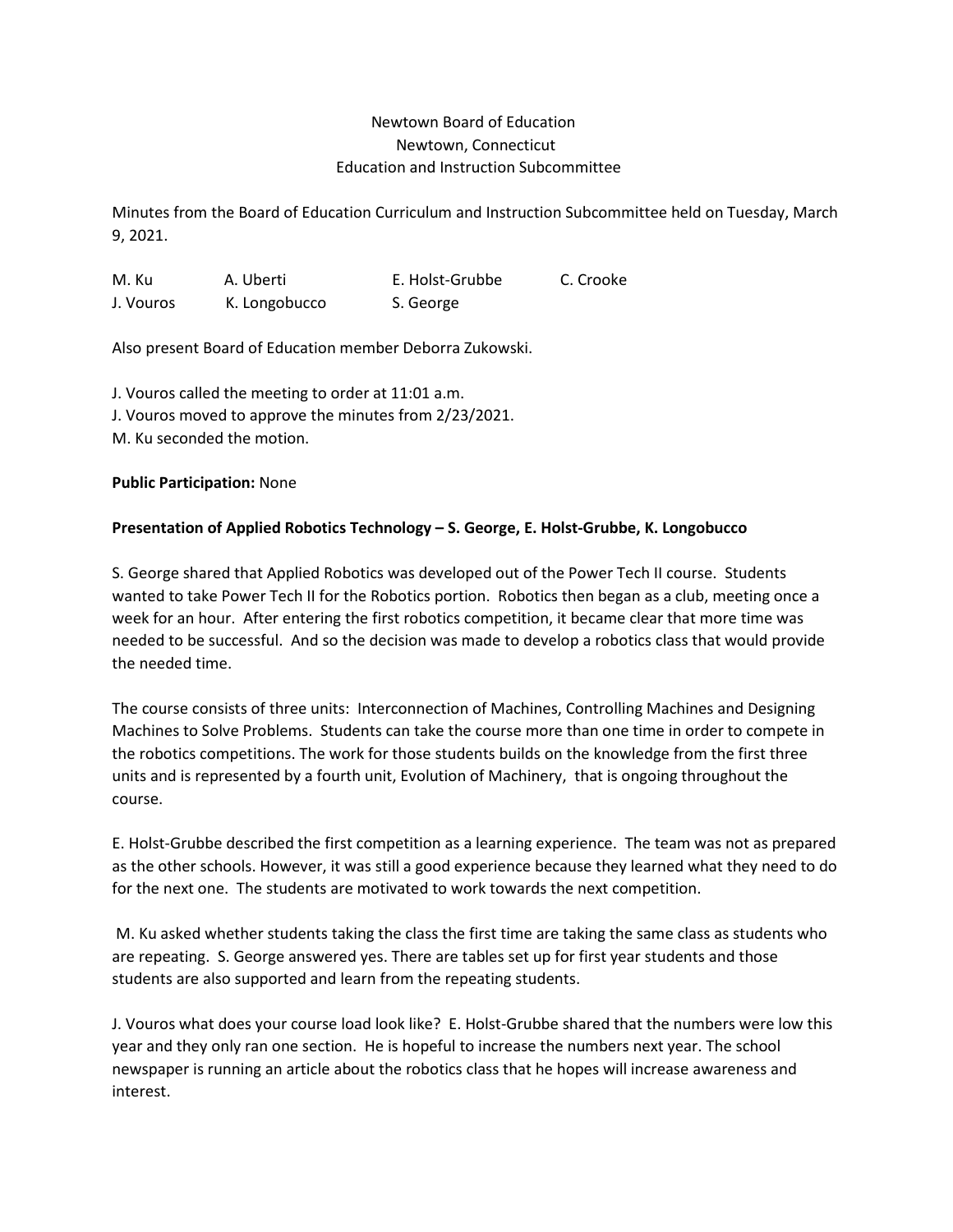J. Vouros suggested that it also be introduced to the eighth graders during the high school presentation. E. Holst-Grubbe stated that there is a slide presentation that will be shown to the middle school students.

## **Presentation of Accounting 1 – C. Crooke, K. Longobucco**

Prior to Chelsea joining the staff at NHS, accounting had not been running. As advisor of the Future Business Leaders of America (FBLA), she felt redesigning and updating the Accounting curriculum to make it more engaging was important. It is a business elective course that covers the entire accounting reporting cycle, introduces students to various careers in the accounting field and prepares students for Accounting II. There are four units: Understanding Accounts and Process of Journalizing; Ledgers, Cash Control Systems and Worksheets; Financial Statements and Closing Accounts; Exploring the Accounting Career Field.

M. Ku asked what is Future Business Leaders of America (FBLA)? C. Crooke responded that it is a national business club that offers an annual state competition based on different aspects of business. J. Vouros asked about "Personal Finance". C. Crooke explained that personal finance is a graduation requirement that gets into managing finances on a personal level. That covers topics like filing taxes, IRA, checking accounts, and credit. It is very different from accounting.

K. Longobucco noted that C. Crooke has single-handedly grown the accounting program to the point where 2 sections of Accounting I and II are now running.

## **Newtown Middle School New Course Update – A. Uberti**

T. Einhorn and J. Ross have collaborated with A. Uberti and F. Purcaro to develop 5 worthy and appealing options to present to our incoming 7 and 8 graders for next year's new electives. A survey will go out to our current grade 6 and grade 7 students in the next few weeks to get feedback from the students and will include music and world language selections.

The choices that will be presented to students are Kitchen Science, Project Adventure and Beyond, Pathways to Success, Democracy in Action, and Money, Sports, Games & Mathematics.

Once the survey is finalized the selection will be made so that we can look at the appropriate certifications to teach the courses and then create postings for the positions. These will likely be internal postings to offset some of the reductions to staff at the middle school.

J. Vouros thanked A. Uberti and the team for offering these courses. Is there a way to present this to the grade 6 students in person to explain to the students what these courses are?

A. Uberti stated that was a good suggestion and she would speak with M. Correia and T. Einhorn to include that in the presentation with music choices and world language.

J. Vouros stated students could take the survey right after the presentation.

M. Ku inquired whether students would have the opportunity to take Project Adventure if they did not elect to take it.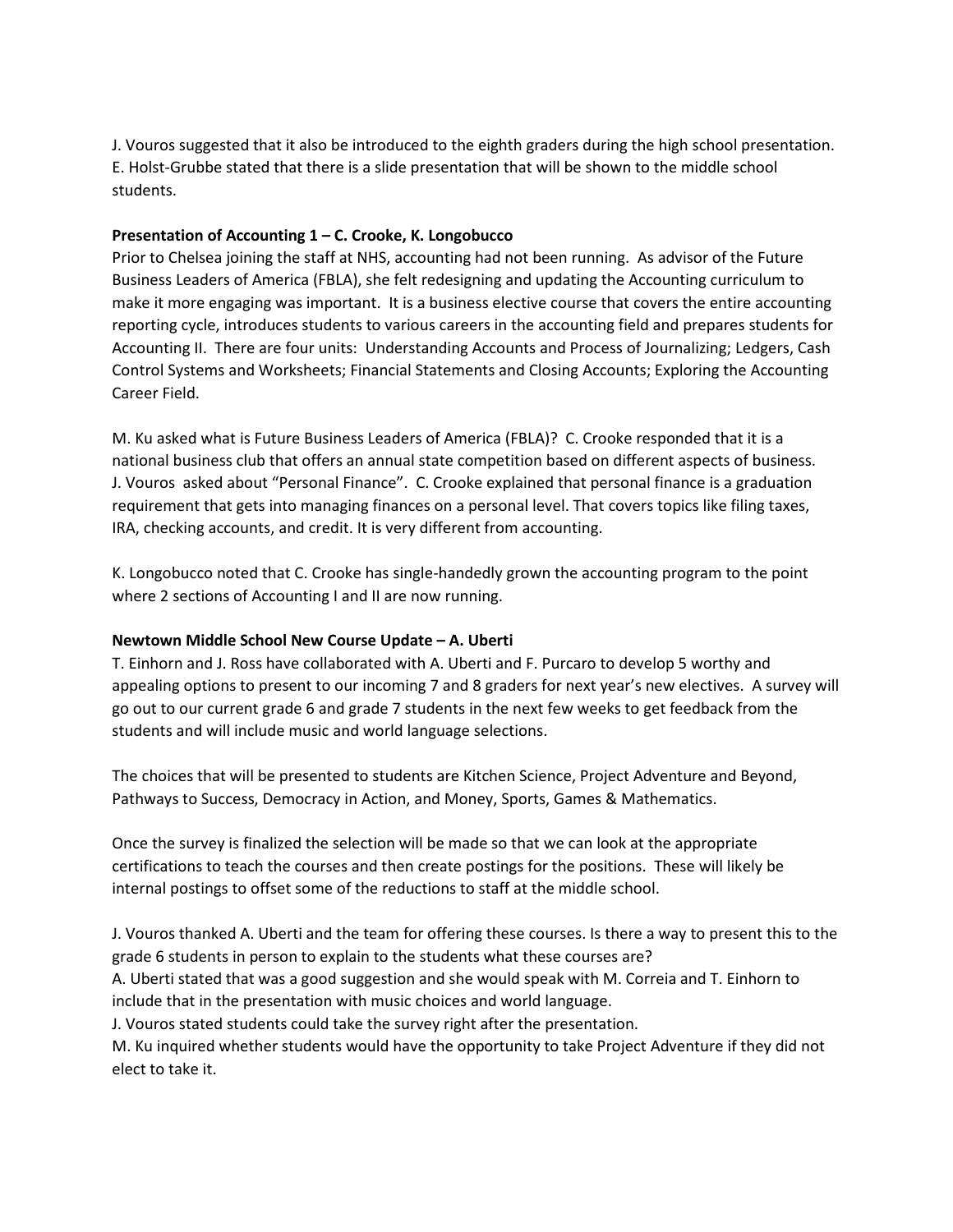A. Uberti explained that all students would participate in the two courses that are chosen. They are not true electives.

#### **Review Changes to Advanced Math Placement – A. Uberti**

Changes will need to be made to the placement criteria for advanced math. This impacts Reed to a greater degree than the middle school. Some of that data that had been used previously is not available due to the impact of the closure last spring; some of it is not reliable due to inconsistent testing environment. In addition, the incoming fourth grades are currently participating in three different math programs that have different levels of rigor and different assessments making it difficult to use those as a point of comparison. Reed will use the spring NWEA score as well as look at trend data over time, the non-verbal OLSAT score from 2019, and the results of a performance task that will be given to fourth graders in the spring. Fourth grade students will be recommended to take a curriculum-based assessment based on a qualifying composite score from those data points. However, parents may request that their child participate in the test if they disagree with our recommendation. The curriculum-based assessment will test mastery of fourth grade standards and select fifth grade standards. Parents will receive a letter notifying them of their child's status throughout the process. Then the determination will be made on that result.

Placement criteria for 6th, 7th and 8th grade placements will also be tweaked as there are fewer NWEA scores to consider and no Smarter Balanced from last year. A. Uberti will be meeting with Reed and NMS math leaders and administrators to finalize.

### M. Ku asked if the OLSAT will continue to be used.

A. Uberti explained that they will be used for determining placement for this year's incoming 5th grade. Only the non-verbal score is used because it is considered an indicator of math aptitude. However this year's OLSAT scores were significantly off from typical years. There are plans for retesting and these scores will likely be used.

#### **Assistant Superintendent Update – A. Uberti**

A. Uberti plans to move C & I meetings back to in person after April break.

Anne Uberti answered questions presented by BoE member Deb Zukowski.

## How are electives at NHS determined?

Electives were originally designed to offer students courses other than requirements to allow them to explore special interests, some talents that they might have or something they might want to pursue in college.

Over time, electives change. There is not a "master plan" behind electives. They change based on current events, popular culture, a club, teacher-proposed courses, or student-proposed new courses, for example. All electives are offered every year but they only run if there is enough interest and interest also determines how many sections run.